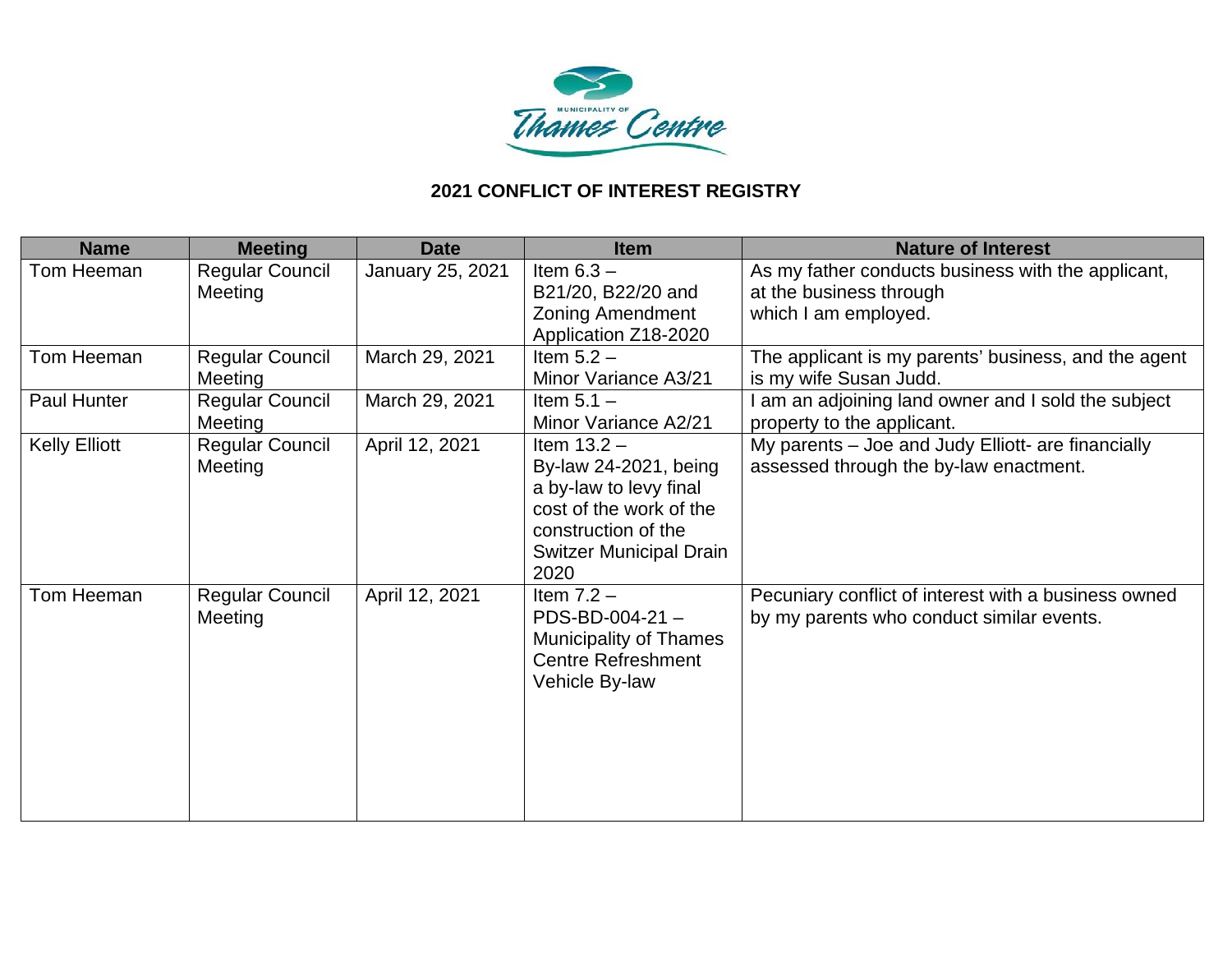

| <b>Name</b>            | <b>Meeting</b>                    | <b>Date</b>    | <b>Item</b>                                                                                           | <b>Nature of Interest</b>                                                                                    |
|------------------------|-----------------------------------|----------------|-------------------------------------------------------------------------------------------------------|--------------------------------------------------------------------------------------------------------------|
| Tom Heeman             | <b>Regular Council</b><br>Meeting | April 12, 2021 | Item $13.6 -$<br>By-law 29-2021, being<br>a by-law to licence and<br>regulate refreshment<br>vehicles | Pecuniary conflict of interest with a business owned<br>by my parents who conduct similar events.            |
| Tom Heeman             | <b>Regular Council</b><br>Meeting | April 26, 2021 | Items 7.4, 14.4 & $14.5 -$<br>Zoning Amendment<br><b>Application Z4/21</b>                            | Pecuniary conflict of interest with a business owned<br>by my parents conducts business with the applicants. |
| Tom Heeman             | <b>Regular Council</b><br>Meeting | April 26, 2021 | Item $14.3 -$<br>By-law 29-2021, being<br>a by-law to license and<br>regulate refreshment<br>vehicles | Pecuniary conflict of interest with a business owned<br>by my parents who conduct similar events.            |
| <b>Chris Patterson</b> | <b>Regular Council</b><br>Meeting | April 26, 2021 | Item $14.3 -$<br>By-law 29-2021, being<br>a by-law to license and<br>regulate refreshment<br>vehicles | I have a conflict of interest.                                                                               |
| <b>Paul Hunter</b>     | <b>Regular Council</b><br>Meeting | May 26, 2021   | Item $5.1 -$<br>Minor Variance A11/21                                                                 | am an affected land owner. The property is across<br>the street from mine.                                   |
| <b>Paul Hunter</b>     | <b>Regular Council</b><br>Meeting | May 26, 2021   | Item $6.1 -$<br><b>Consent Application</b><br>B8/21                                                   | conduct business with the applicant.                                                                         |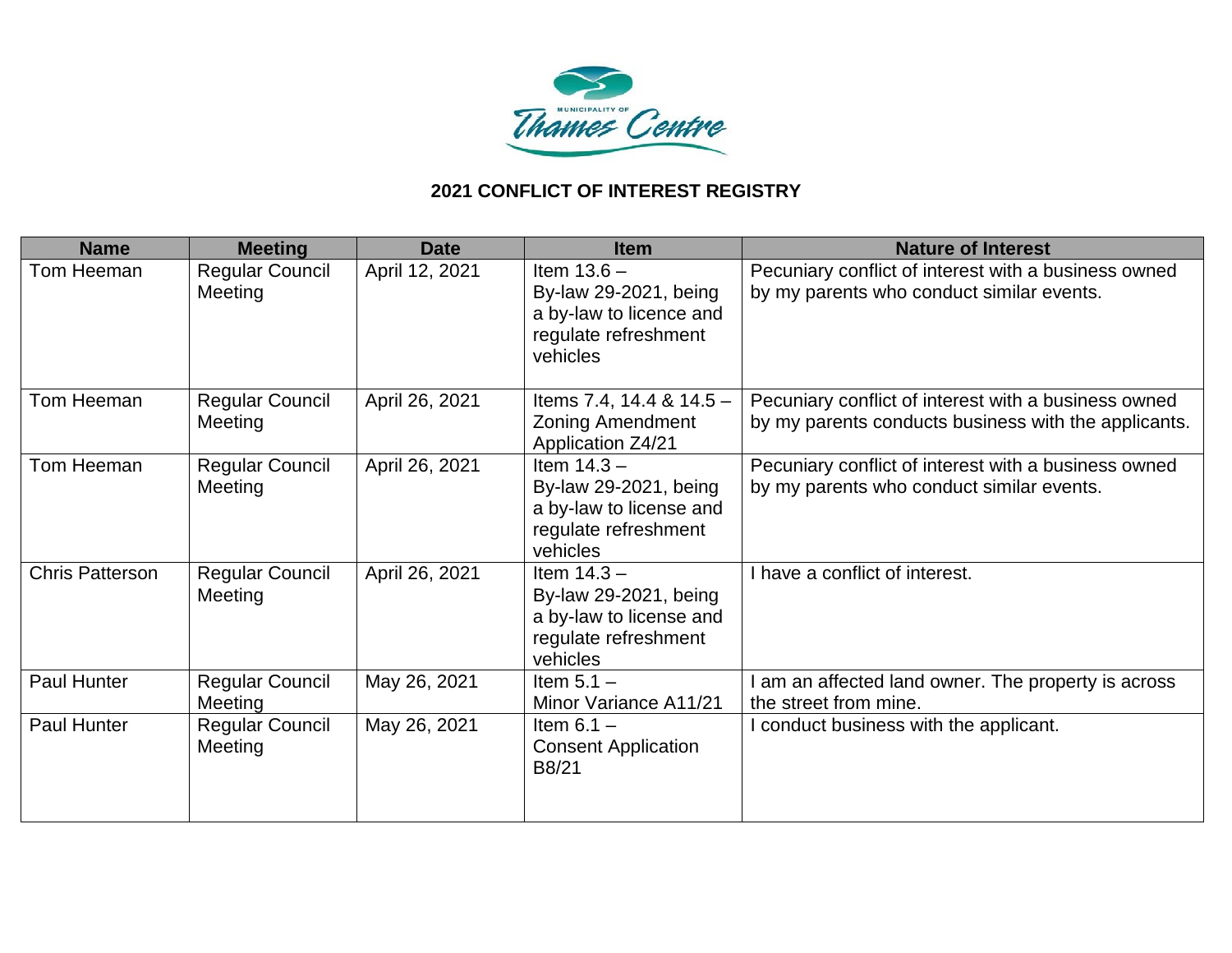

| <b>Name</b>            | <b>Meeting</b>                    | <b>Date</b>   | <b>Item</b>                                                                                                                            | <b>Nature of Interest</b>                                                                                                                                                                                   |
|------------------------|-----------------------------------|---------------|----------------------------------------------------------------------------------------------------------------------------------------|-------------------------------------------------------------------------------------------------------------------------------------------------------------------------------------------------------------|
| Paul Hunter            | <b>Regular Council</b><br>Meeting | May 26, 2021  | Item $6.2 -$<br><b>Consent Application</b><br>B9/21                                                                                    | conduct business with the landowner who's property<br>is being enlarged.                                                                                                                                    |
| <b>Chris Patterson</b> | <b>Regular Council</b><br>Meeting | May 26, 2021  | Item $6.6 -$<br><b>Zoning Amendment</b><br>Application Z10/21                                                                          | don't know what Paradise Lounge is all about other<br>than what they've proposed, and I understand that it<br>could be a restaurant. I'll declare a conflict because I<br>own shares in a similar business. |
| <b>Chris Patterson</b> | <b>Regular Council</b><br>Meeting | June 14, 2021 | Item $# 7.8 - PDS-BD-$<br>005-21 - Municipality of<br><b>Thames Centre</b><br><b>Refreshment By-law</b>                                | I have a pecuniary interest.                                                                                                                                                                                |
| <b>Chris Patterson</b> | <b>Regular Council</b><br>Meeting | June 14, 2021 | Item $# 13.10 - By-law$<br>52-2021, being a by-law<br>to license and regulate<br>refreshment vehicles<br>and repeal By-law 29-<br>2021 | I have a pecuniary interest.                                                                                                                                                                                |
| Tom Heeman             | <b>Regular Council</b><br>Meeting | June 14, 2021 | Item $# 7.8 - PDS-BD-$<br>005-21 - Municipality of<br><b>Thames Centre</b><br><b>Refreshment By-law</b>                                | We conduct similar events at the place of my<br>employment. I'd like to declare a pecuniary interest<br>for that reason.                                                                                    |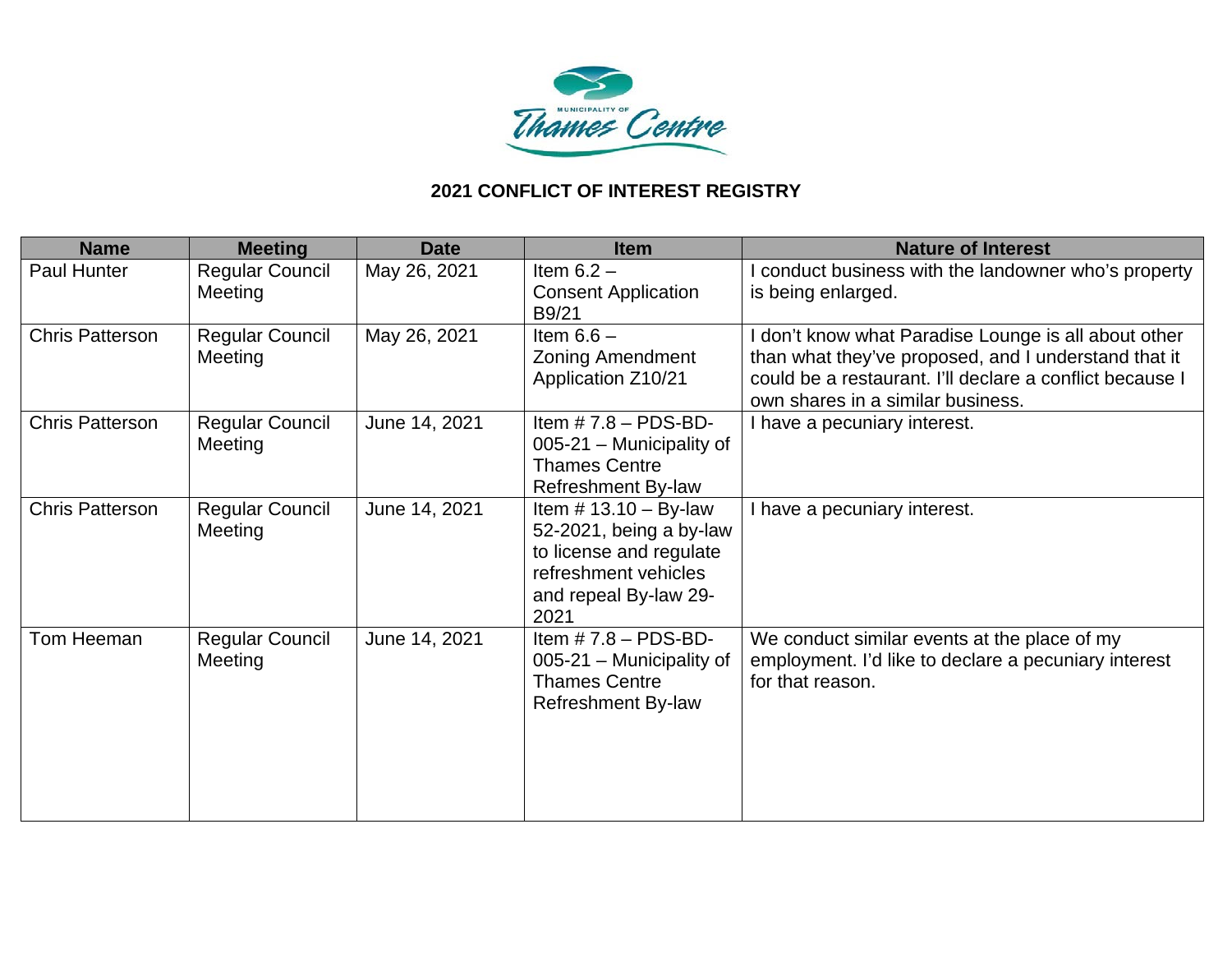

| <b>Name</b>            | <b>Meeting</b>                    | <b>Date</b>      | <b>Item</b>                                                                                                                            | <b>Nature of Interest</b>                                                                                                   |
|------------------------|-----------------------------------|------------------|----------------------------------------------------------------------------------------------------------------------------------------|-----------------------------------------------------------------------------------------------------------------------------|
| Tom Heeman             | <b>Regular Council</b><br>Meeting | June 14, 2021    | Item $#$ 13.10 - By-law<br>52-2021, being a by-law<br>to license and regulate<br>refreshment vehicles<br>and repeal By-law 29-<br>2021 | We conduct similar events at the place of my<br>employment. I'd like to declare a pecuniary interest<br>for that reason.    |
| <b>Chris Patterson</b> | <b>Regular Council</b><br>Meeting | July 12, 2021    | Item $5.2 -$<br>IC - Code of Conduct<br>Complaint Report-<br>June 16-2021                                                              | understand I have an opportunity to speak to report,<br>but cannot vote on the matter.                                      |
| Tom Heeman             | <b>Regular Council</b><br>Meeting | October 4, 2021  | Item $10.1 -$<br>Deputy Mayor Elliott -<br>Notice of Motion - Year<br>of the Garden                                                    | The proposed public benefit would disproportionately<br>positively impact my parents' business as it is a<br>Garden Centre. |
| <b>Paul Hunter</b>     | <b>Regular Council</b><br>Meeting | October 25, 2021 | Item $7.3 -$<br><b>Consent Applications</b><br>B18/21, B19/21 &<br>B20/21 and Zoning By-<br>law Amendment Z21/21                       | am a shareholder of 1060059 Ontario Ltd.                                                                                    |